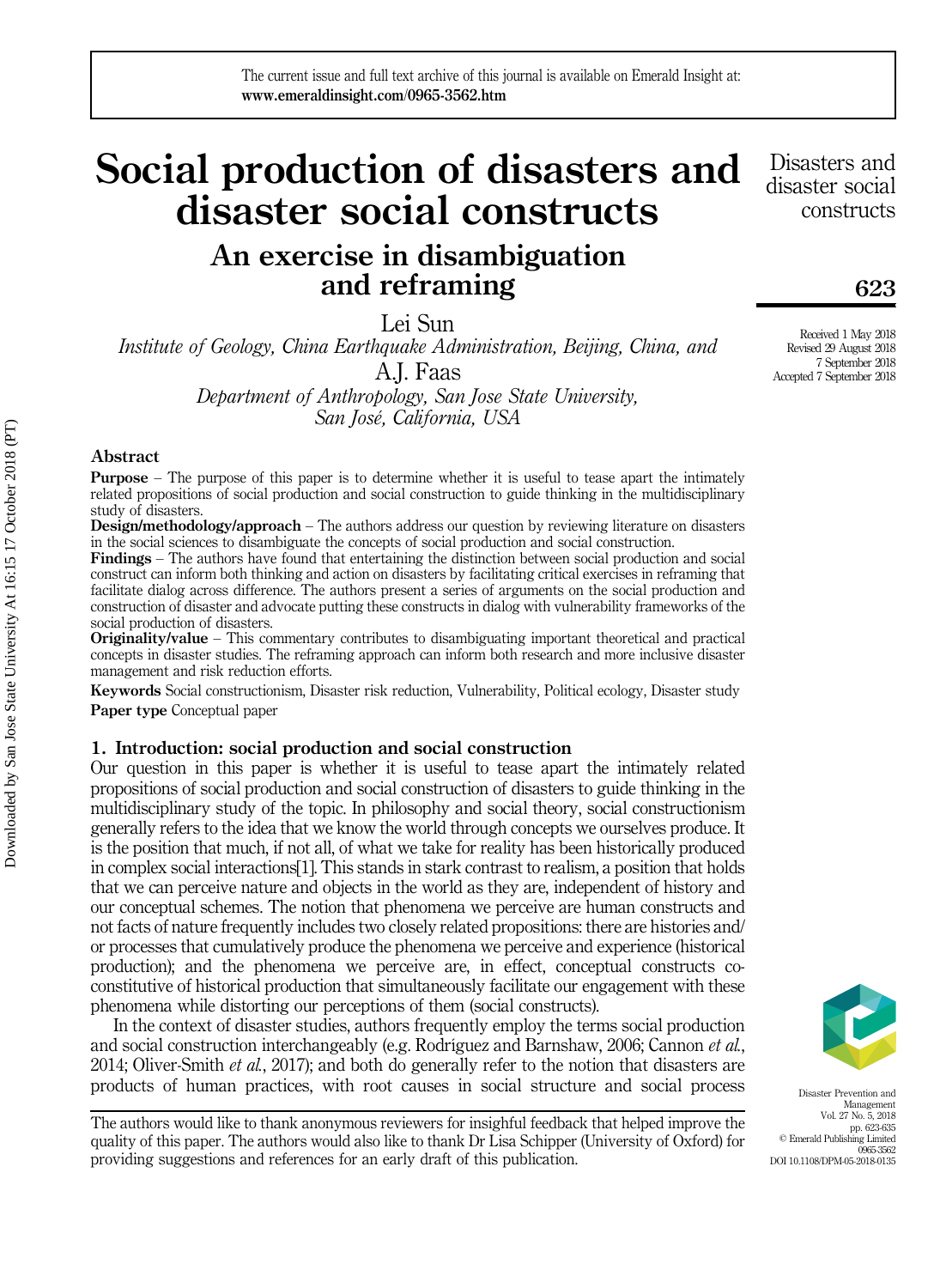(including perceptions and practices). This is in stark contrast to naïve realist perspectives that disasters result from nature and exist outside of human agency and the social order. For instance, Anthony Oliver-Smith and colleagues (2017) identify environmental degradation, poverty, unbalanced development, population growth and related factors as "risk drivers" that contribute to the process of disaster construction. In a chapter of the World Disaster Report 2014, Terry Cannon and colleagues (2014, p. 185) explicitly describe the social construction of disaster as "trigger events (natural hazards)" interacting with a vulnerable population, while arguing that "social construction" means that disasters do not automatically result from hazards. Yet, while most studies focus on the historical production of disaster, not all studies using the term "social construction of disasters" concern how things are constructed as disasters with a shared meaning. Some, however, do employ explicitly constructionist perspectives, emphasizing, in addition to historical production, the social constructs that shape knowledge and guide action.

Our intention in this paper is not to critique those authors who use the terms social production and social construction (interchangeably or otherwise), but rather to develop thinking along these complementary lines. Importantly, we have found that entertaining the distinction between social production and social construct can inform both thinking and action on disasters by facilitating critical exercises in reframing that facilitate dialog across difference. In what follows, we present a series of arguments drawn from a multidisciplinary review of literature on the social production and construction of disaster. In the conclusion, we advocate putting these constructs in dialog with vulnerability frameworks of the social production of disasters to facilitate critical dialog across difference that we hope can foster the development of more inclusive approaches to disaster risk reduction, response and recovery.

### 2. The historical production of disasters and vulnerability through development, (post)colonialism, environmental justice and science and technology studies

From the end of 1940s to the early of 1960s, referred to by some as the classical period of disaster studies (Perry, 2006), disasters were mainly viewed as events outside society. Charles Fritz's (1961, p. 655) definition of disaster exemplified social science thinking at the time:

[a]n event, concentrated in time and space, in which a society, or a relatively self-sufficient subdivision of a society, undergoes severe danger and incurs such losses to its members and physical appurtenances that the social structure is disrupted and fulfillment of all or some of the essential functions of the society is prevented.

This structural functionalist understanding of disaster reflects at least two ontological and epistemological views – disasters exist as objective events and outside of social order (Tierney, 2007). The objectivism and event-specific views are influential and continue to guide some research in the field of disaster studies today, but they have been increasingly marginalized in favor of political ecology and social constructionism since the end of this classical period.

Today, social scientists generally understand disasters as being socially produced and emphasize the political economy/political ecology of disasters to argue that political and economic forces operating at different levels (local, regional and international) contribute to disaster vulnerability (e.g. Tierney, 1989; Wisner *et al.*, 2004). Beginning in the 1970s, scholars of disaster increasingly adopted human ecology and vulnerability frameworks (Burton *et al.*, 1968), while also drawing on theories of social conflict, social inequality and political economy (Tierney, 1989), and progressively developed the argument that disasters come from society and have root causes in social processes. Those studies were conducted with an emphasis on social structure and social process to explore and interpret how and why disasters happened. In their influential book At Risk: Natural Hazards, People's Vulnerability, and Disasters, Piers Blaikie and colleagues (1994), later revised as

624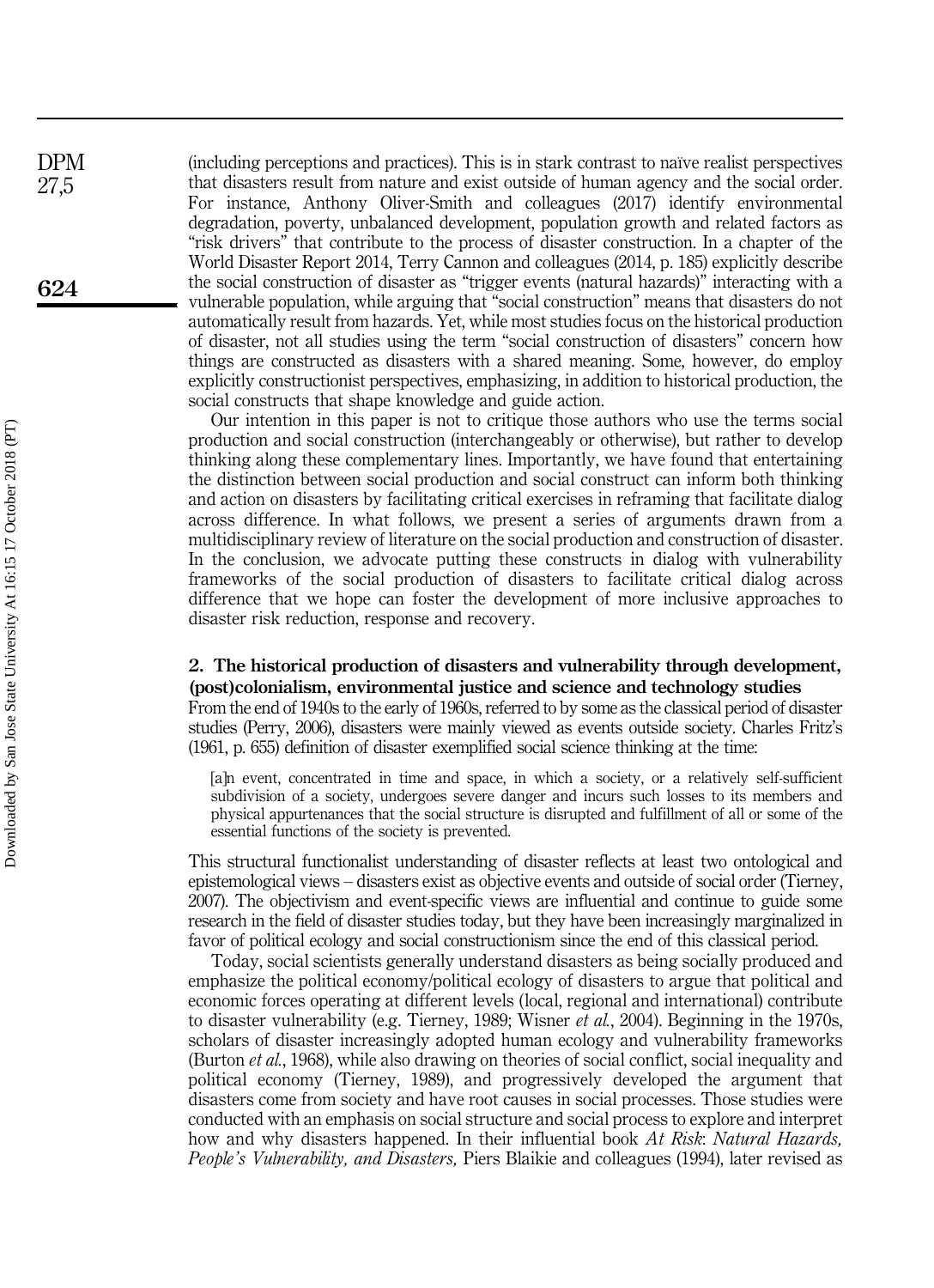Wisner *et al.* (2004), argue that disasters originate in social conditions that may be far removed from "disaster triggers" such as earthquakes and hurricanes. They stress that "to understand disasters we must not only know about the types of hazards that might affect people, but also different levels of vulnerability of different groups of people. The vulnerability is determined by social systems and power, not by natural forces" (Wisner  $et \ al.$ , 2004, p. 7). As Kathleen Tierney (2007, p. 509) writes, "disasters are episodic, foreseeable manifestations of the broader forces that shape societies." Though authors developing these arguments have drawn on multiple bodies of literature over the past four decades, we trace this line of thinking through four broad movements in social science and disasters: development critiques, postcolonial studies, environmental justice and science and technology studies.

#### 2.1 Development and the de-naturalization of disasters

Some of the foundational studies of the historical production of disasters focused on the role of development. Widely regarded as a sort of opening salvo in the charge to de-naturalize disasters, Phil O'Keefe and colleagues' (1976) short article in Nature, "Taking the Naturalness Out of Natural Disasters," made the case that disasters resulted from the collision of hazards (natural or technological) with a vulnerable population. Moreover, they pointed out that the increase in disasters was not (then) correlated with climactic or geological changes, but rather the increased polarization of developed and underdeveloped nations, which caused further socioeconomic polarization within the latter. Others continued the focus on development, arguing that "most disaster problems are unsolved development problems. Disaster prevention and mitigation is thus primarily an aspect of development" (Wijkman and Timberlake, 1984, p. 233). This orientation remains vital in the twenty-first century. Marci Gerulis-Darcy (2008) attributed the disastrous impacts of Hurricane Mitch in Posoltega, Nicaragua, to the ongoing ecological and social neglect of the impoverished popular majority and Nicaragua's peripheral status in the global political economy, as well as the consequences of the decade-long Sandinista revolution and more than 40 years of the Somoza dictatorship. Sapam Singh's (2015) study of a fishing community in Orissa, India identified seasonal economic activities, lack of education, poverty, geographical location and political marginalization as root causes of disaster vulnerability. Both studies explicitly concentrate on the "social production of disasters" to convey the same notion – social vulnerability to some extent determines whether hazards result in disasters, while the roots of social vulnerability and disasters are located in power-laden social relations and processes.

Disaster studies as critiques of development can be, at times, much more narrowly focused than the broader political economic framing offered by O'Keefe and colleagues' with attention focused on intensive development in poor countries and on hazards overlooked "in the planning and implementation of some development activities" (Hagman, 1984, p. 54). Or, in the case of Hurricane Harvey in Houston, Texas, USA, some restricted critique to urban expansion paving thousands of acres of wetlands that had previously helped absorb rainfall and poor flood infrastructure that rendered the city flood prone and unable to sustain the heavy rainfalls that came with the storm[2].

#### 2.2 Postcolonial critique of disasters

The 1985 Mexico City earthquake catalyzed the formation of a multidisciplinary group of Latin American social scientists concerned with disaster, La Red de Estudios Sociales en Prevencion de Desastres en America Latina (Social Studies Network for Disaster Prevention in Latin America or La RED) in 1991. They likewise rejected the notion of disasters as natural and introduced important ideas, such as the fact that, unlike the western subjects considered in risk perception studies at the time, many people in the Global South had

Disasters and disaster social constructs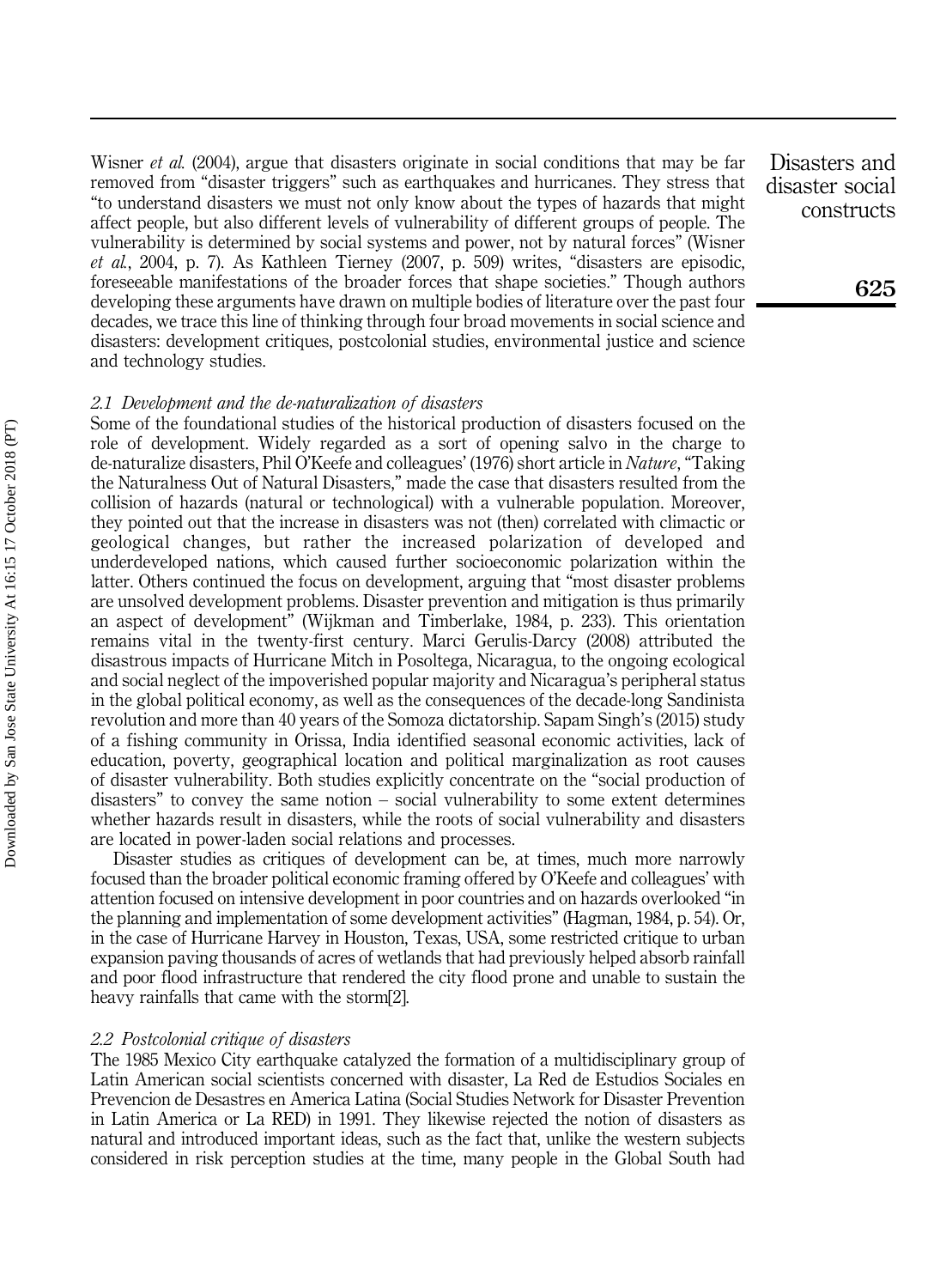important environmental knowledge and a nuanced understanding of hazards to which they were exposed (e.g. Maskrey, 1993). They also began developing a postcolonial critique of the production of disaster that located the origins of contemporary vulnerability in the processes of invasion, conquest and colonization that subsequently provided the structure for later development models and social hierarchies in postcolonial societies (e.g. Garcia Acosta, 1996). This broader historical perspective was especially nurtured by historian-anthropologist Virginia Garcia Acosta, a central figure in LA RED. English language readers will be most familiar with Anthony Oliver-Smith's (1999a) postcolonial analysis of the 1970 Ancash earthquake, *Peru's 500 Year Earthquake*, in a line of thought influenced by community with the LA RED (see Faas and Barrios, 2015). In this influential publication, he interpreted the Peruvian earthquake of 1970 as a product of the historical processes set in motion by the Spanish conquest 500 years earlier.

#### 2.3 Environmental (in)justice and science and technology studies

The 1990s also saw the growth of social science focused on environmental (in)justice that turned the development and inequality critique back inward on western nations while drawing on science and technology studies to emphasize the politics of scientific knowledge production. Melissa Checker (2007) influential study of a low-income African American community in Louisiana exemplifies this area of research. Checker added to a growing body of research that demonstrated that poor and minority communities were more likely to be exposed to technological hazards, such as toxic release. She then examined the complex relationships this community had with risk perception and state experts who assessed risk and hazard exposure. For one, the African American community consumed more fish than the statistically average American (i.e. healthy white male) considered in risk assessments. Checker advocated evaluating a greater range of actual human variation than is often considered in scientific risk studies and considering how hazards and risks may work collectively – not merely separately. This led her to argue for critiquing and contextualizing the generalizing claims and political assumptions of science (more on this below). And others have gone further to identify climate change as a human rights issue, not only because of the impacts on human life, but also because many of the earliest and most severe impacts are being experienced by peoples who have had little to do with the production of climate change (see Marino, 2015).

#### 2.4 Cumulative vulnerability framework

The denaturalizing critiques of development-based, postcolonial and environmental justice culminated in a multidimensional vulnerability framework – or bundle of frameworks (for overviews, see Faas, 2016; Marino, 2015) – that situates the proximal causes of disaster (e.g. hazard, event) in distal historical contexts. The concept is now employed to index the uneven distribution of hazards in society and individual and group capacities to prevent, respond to, and recover from disaster (e.g. Wisner *et al.*, 2004). In addition to denaturalizing disasters, it has focused attention on temporality – not only that there are histories to disaster that begin long before any shock is felt and continue long after, but also that they are not necessarily sudden or temporary, and often the hardest hit live lives of chronic insecurity. Thus, while multiple vulnerability frameworks have existed for a few decades, today this type of analysis generally draws on the multiple traditions outlined above to focus attention on the historical production of inequality and uneven distributions of power and risk in societies.

However, while social production approaches challenge the realist idea that disasters are events with discreet spatial-temporal features, they do not all adopt hard constructionist arguments. First, the thesis that natural hazards are proximal but not root (distal) causes of disasters (Faas, 2016) implies that these triggers do exist "out there" (Wisner *et al.*, 2004).

626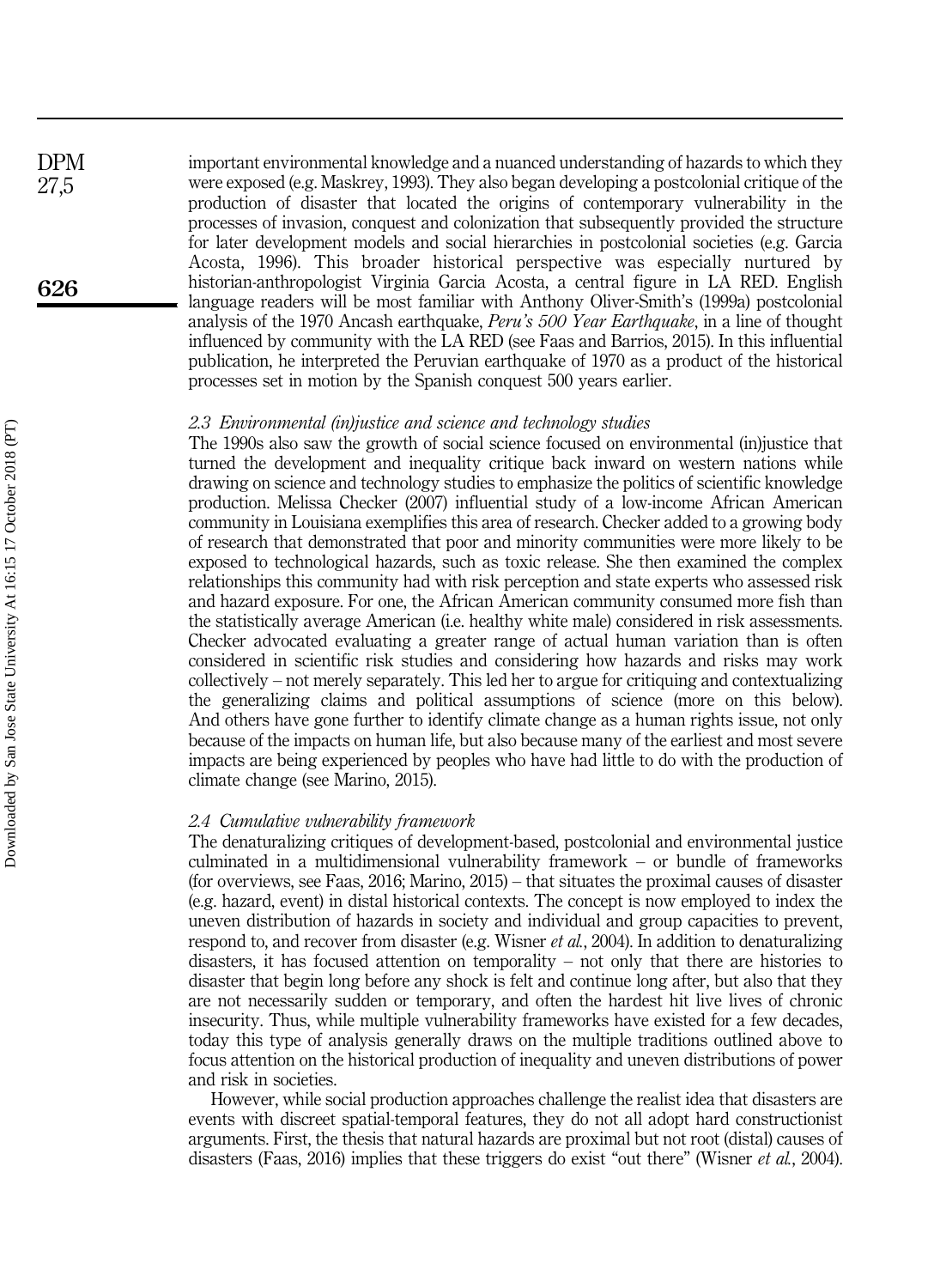Second, the thesis that risk, hazards, and disasters are created or exacerbated by social, economic and political process also implies a degree of objectivity independent of human thought and perception (Tierney, 2014).

3. Social construction: fetishizing nature, moral meteorology and situating truth claims

Some disaster studies do employ the concept of "social construction" in ways epistemologically and ontologically resonant with constructionist perspectives, presenting disasters as partially or wholly subjective (e.g. Hewitt, 1998; Tierney, 2007); in some cases, hazards themselves are regarded as socially constructed (e.g. Bankoff, 2004). People often think about and act toward disasters rather matter-of-factly, but these perceptions and practices are shaped by social and cultural factors such as worldviews, social interactions, political interests and institutional discourses (e.g. Douglas and Wildavsky, 1982; Boholm, 2015). Ilan Kelman and colleagues (2015) pointed out that "vulnerability and resilience to disasters" can be subjective; whether things (e.g. environmental phenomena) are viewed as vulnerability or resilience depends on one's perspective. Havidán Rodríguez and Russell Dynes (2006) found that the public and influential decision makers derived their basic understandings of Hurricane Katrina from narratives constructed by network and cable news television. Tierney (2007, pp. 507-508) stressed that disasters can be constructed or reconstructed to serve institutional interests, and "claims-making and institutional actors can frame disaster definitions and priorities for ameliorative action." The study of risk and disaster constructs cannot only tell us about how disasters are perceived, but also how they are produced precisely because perception is socialized and born of context (Douglas and Wildavsky, 1982) in specific times and places and obtains as a part of "an active social and discursive process that constructs relevancy and meaning within the context of the social fabric" (Boholm, 2015, p. 11). Risk itself is a relational construct that interacts with other social phenomena and actors to inform beliefs about what is harmful and what factors and processes (might) produce harm (Boholm, 2015, p. 162).

In this section, we introduce just a few varieties of social construction to consider. The range of constructs discussed is hardly exhaustive, but our aim is merely to provide an indication of the types of constructs we might encounter and engage in disaster management. The evidence supports the idea that, in addition to history, there is a politics to the perception of risk, hazards and disasters and thus both to their construction and their remedy. Studies in this vein focus on process and how risk, hazards and disasters are framed and interpreted by specific actors and groups.

#### 3.1 Fetishizing the "nature" of disasters

The misrecognition of history for nature is a type of fetishization with grave consequences because it elides the role of human actors in creating the conditions for catastrophe and sees the consequences as unforeseeable and therefore largely unpreventable, except perhaps through (technocratic or community based) emergency preparedness solutions. One need only venture an internet search for the terms "natural disaster" (in any number of languages) to find indicators of the prevalence and persistence of this construct in the press and public imagination. But the notion of natural disasters also exhibits a zombie-like quality in that it continues to circulate in serious academic circles as well. Consider that, in early 2018, a major journal of natural resource policy began organizing a special issue on the topic of "Effective Management of Natural Disasters" and has "natural disasters" listed among welcome manuscript topics in the journal mission statement. However much the contributions to the journal might historicize disasters, the fact remains that the "nature" of disasters remains latently fetishized in disciplinary vernacular. Responding to a posting of the call for the special issue on the listserv of the Society for Applied Anthropology's

Disasters and disaster social constructs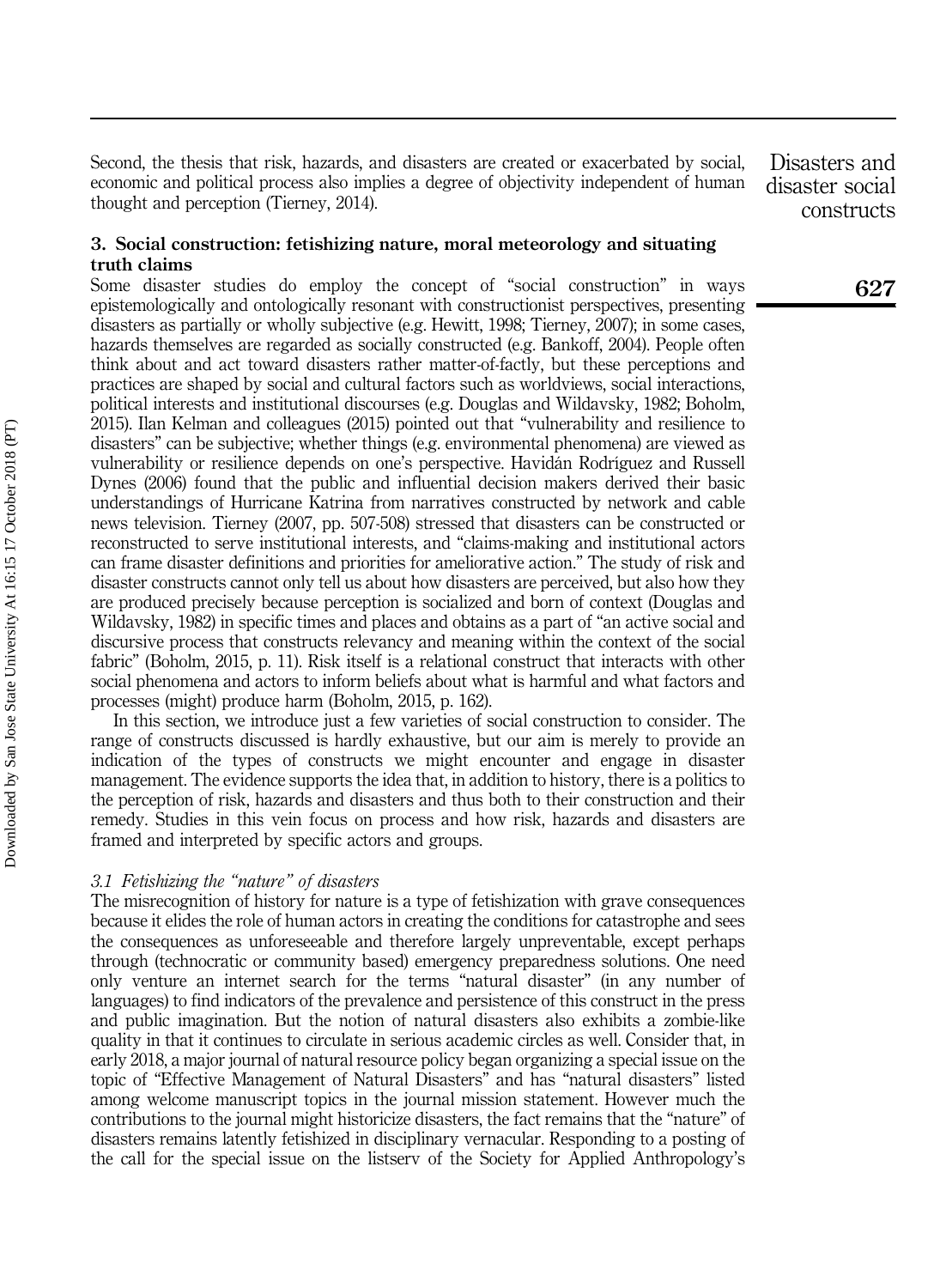Risk and Disasters Topical Interest Group, Terry Cannon, Research Fellow at the Institute for Development Studies and long a leading scholar of disaster, responded:

I cannot believe that this special issue is referring to "natural" disasters! After forty years of pushing back through much research and many publications it became much more widely accepted that disasters are triggered by natural hazards, but whether or not they turn into disasters is a matter of social construction[3].

Thus, within the social science of disasters, many scholars and practitioners express a mixture of weariness and resolve when it comes to frequently finding themselves having to repeat what they argue should be an elementary principle of disaster study and management (e.g. Olson, 2018) that calls attention to the root causes of disaster that must be addressed in management and risk reduction. Indeed, the construct of disaster as natural has exhibited a remarkable resilience of its own.

#### 3.2 Moral meteorology and situating truth claims

In the immediate aftermath of Hurricane Harvey's devastation, American Evangelical Minister Kevin Swanson took to his radio show to report that the storm was God's punishment for Houston's sins of electing a "very, very aggressively pro-homosexual mayor" (*The Independent*, 2017, September 6). This is an example of a variety of social construction historian Mark Elvin (1998) calls "moral meteorology." He describes how in Late Imperial China rainfall and sunshine were attributed to the good and bad behavior of the citizenry, with increasing degrees of consequence for the behavior of bureaucrats and, ultimately, the Emperor. Greg Bankoff (2004) found that cultural and religious beliefs in the Philippines created consensus explanations of natural hazards and disasters as the work of vengeful deities, which he interprets as local culturally accepted coping strategies that to some extent maintain a degree of cultural resilience to disasters.

Likewise, in her ethnography of the impacts of the 2004 Indian Ocean tsunami in Sri Lanka, Michele Gamburd (2013, pp. 33-36) presents cases of people claiming that the disaster's impacts visited karmic justice on people because of good or bad prior action. Fishermen killed fish (a Buddhist taboo), sex workers compromised virtue and greedy businesses all courted disaster. That temples had gone unaffected was further evidence of karma. Others observed that such claims were inconsistent: many businesses, sex workers and animal slaughtering operations were unaffected and the temples were simply of superior construction and material. Some said it was the earth punishing them for destroying the coral reef, while others said it was just an earthquake and a wave, not karmic or moral.

However, multiple competing truth claims can be especially revealing. Moral meteorology in Late Imperial China held those in power to a higher standard than the citizenry at large (Elvin, 1998). As she traced the networks of actors and activities in post-tsunami reconstruction, Gamburd (2013, pp. 167-168) also documented many cases where victims accused leaders and aid brokers of corruption. While she admits that some corruption was possible, she found little evidence to support the extent of corruption implied by the many second- and third-hand reports she encountered. This led her to reframe the evidence and recognize accusations as political devices that not only positioned accusers to receive more aid and support their political parties, but, critically, also influenced leaders to increase transparency and accountability in aid distribution. Roberto Barrios (2017) refers to this sort of behavior as "bad victimhood." Aid recipients and reconstruction beneficiaries bring emotions into the public sphere, where they are unwelcome, and can challenge the power of aid agencies while asserting their own agency in determining how relief and recovery works (Barrios, 2017, p. 124). Thus, Barrios (2017, pp. 113-114) argues, it is often more important to understand the social worlds and relationships that make rumors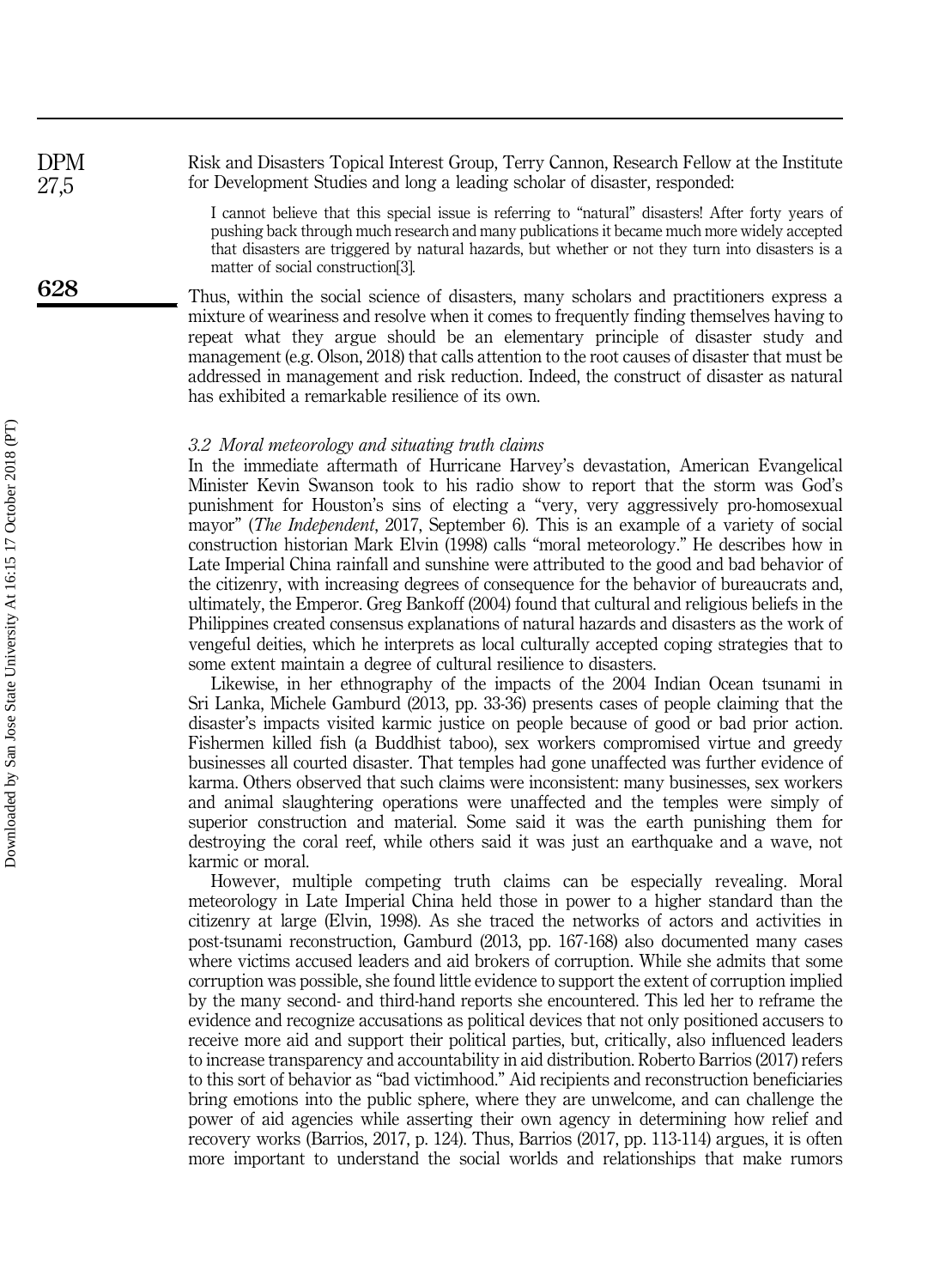possible, believable and capable of mobilizing action (see also Benadusi, 2015). Responding to these claims by understanding the contexts from which they emerge can inform practitioners and policy makers in devising locally appropriate and sensitive recovery and reconstruction programs.

We might consider, then, that multiple narratives may have truth and meaning. In 2013, the typhoon known globally as Haiyan devastated the Philippines and inspired an impassioned debate about the consequences of climate change after Philippine leaders raised the issue at the United Nations Climate Change Conference in Poland (Bankoff and Borrinaga, 2016, p. 46). Yet, domestically, where the storm was known as Yolanda, Philippine citizens focused on political responsibility at local and national levels, incompetence, and varieties of identity. While Bankoff and Borrinaga (2016) find little evidence to support the role of climate change in the production of this particular storm system, it is worth noting that both narratives can reveal important aspects of the disaster and inform response, recovery and risk reduction.

#### 3.3 Vulnerability as instrument of marginalization and pretext for intervention

That disaster provides an aperture and cover for varieties of opportunism – disaster capitalism, the spectacle and reassertion of state (bio)power and foreign intervention – that are themselves social constructs is well documented (Faas, 2018; Schuller, 2016; Marchezini, 2015; Gunewardena and Schuller, 2008). Often what passes for sound science is itself politically situated and can serve (however inadvertently) as an instrument of marginalization and a pretext for varieties of opportunism, intervention, and colonization. Writing of the state response to devastating frost that affected the Enga of New Guinea in 1972, Eric Waddell (1975, p. 250) observed, "a fundamental premise was that the victims had no satisfactory means of their own to cope with the crisis." Historian Greg Bankoff (2001) views vulnerability as yet another trope – following disease and poverty – in a history of concepts employed to portray the Global South as fundamentally unstable, unsafe and in need of intervention by western nations. Mark Schuller (2016) documented precisely how this played out in Haiti following the 2010 earthquake. The notion that Haiti was a "weak state" and that the destruction of government buildings equaled the destruction of the government itself justified foreign intervention that facilitated the dissolution of the Haitian Parliament and the imposition of the rule by the Interim Haiti Recovery Commission, half of which was non-Haitian. The Haitian government was decisively marginalized in aid and recovery planning and implementation. This naturalized foreign control and reduced the Haitian people to objects of aid in a "top-down, militarized, foreign-led response" (Schuller, 2016, p. 80).

Thus, vulnerability is itself a construct with potentially problematic implications. In their study of the experiences of the Wutai Rukai in recovery and resettlement after Typhoon Morakot, Minna Hsu and colleagues (2015) point out that the discursive construction of vulnerability is not merely a western narrative about the Global South. Instead, they situate their study in histories of colonization and domination of Wutai Rukai lands and peoples: Dutch, Koxinga, Qing dynasty, Japanese, the current government and the bevy of nongovernmental organizations operating in the post-disaster context. Contemporary government and NGO personnel pathologized Wutai Rukai lifeways and reproduced their vulnerability in the process of ostensibly facilitating recovery, perceiving Indigenous communities as inherently vulnerable "problem populations." This perspective reproduced colonial patterns of displacement, dislocation and disadvantage. They counter this narrative with the concept of "procedural vulnerability" (after Veland *et al.*, 2013) to explain "the ways that systemic risks constructed in colonial relationships [and] reinforced by the post-colonial relationships affecting Indigenous groups create a complex risk landscape in which natural hazards are contextualized" (Hsu et al., 2015, p. 309).

Disasters and disaster social constructs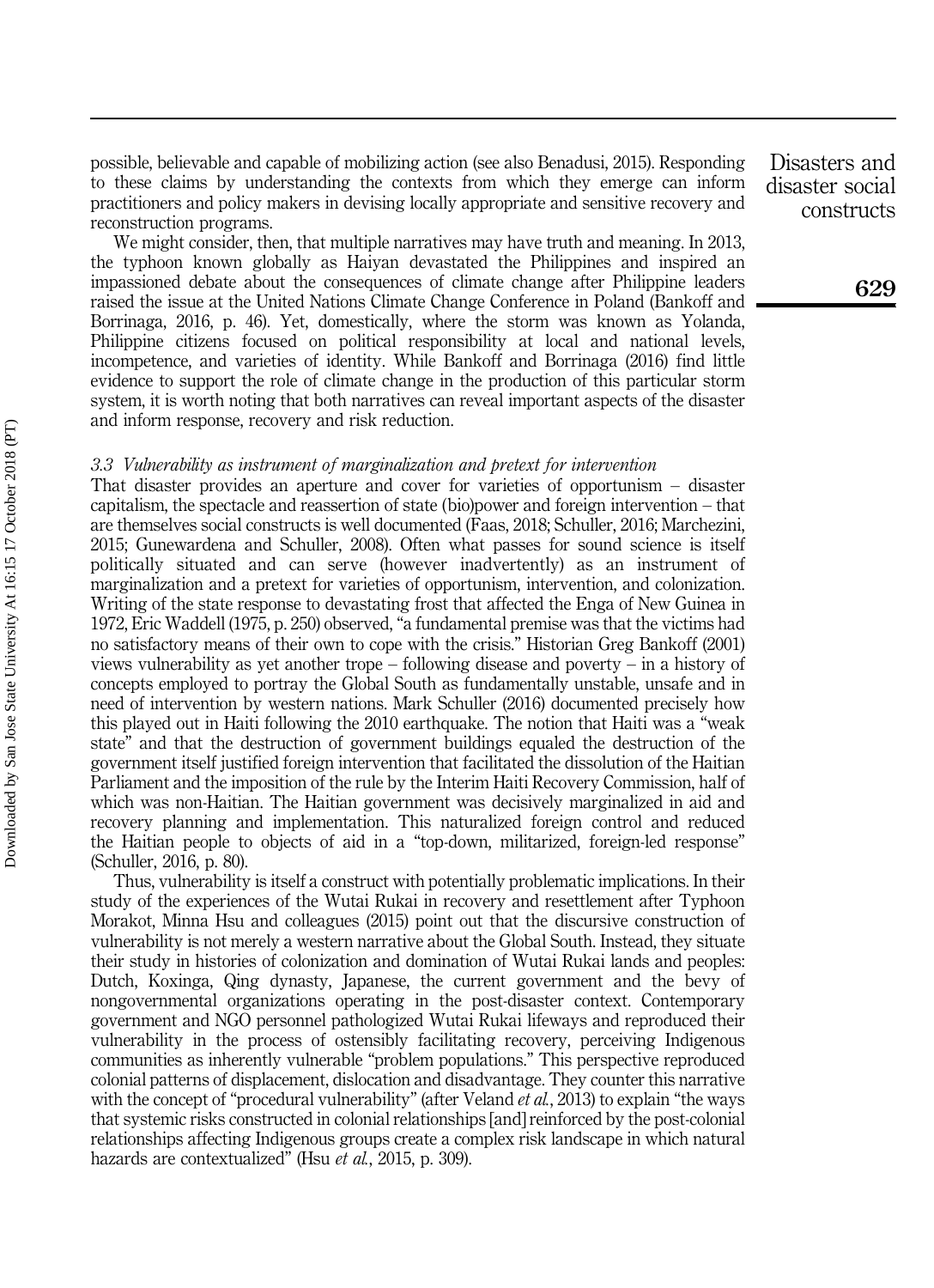#### 4. Reframing: reconciling historical production and social constructs

Disaster study is multi-/trans-disciplinary and application oriented. It has long been recognized that disasters, risk (and risk perception), hazards and vulnerability are contextual, subjective and products of culturally shaped learning (see Lewis, 1999; Bankoff, 2004; Schipper, 2010; Kelman et al., 2015, 2016; Sun et al., 2018). Given the varieties of disaster theses, it is difficult to say one framework, model, or paradigm should suit all scenarios (e.g. Oliver-Smith, 1999b). Although there may be ontological and epistemological differences between the social production and social constructionist approaches, we argue that intentional exercises in synthesizing the two broad domains are both sensible and practicable. The ways situated actors construct disasters and associated actions may themselves become root causes of future disasters. For example, public debates about the "construct" of climate change as anthropogenic or part of a "natural" cycle might determine the severity of future disasters associated with such hazards as droughts, floods and storms. And social construction process in some communities might explain how and why some disasters obtain at the local level.

Many social scientists are accustomed to and rather comfortable with contesting the fetishization and reification[4] of the acuity and naturalness of disaster to call attention to distal root causes of disaster and how they might be addressed in risk reduction and broader social and political economic changes. Well and good. Yet, while we share this commitment, we would caution against merely dismissing varieties of social construction of disaster and instead argue for a provincialization of all perspectives as we think carefully about the social worlds that make these constructs both believable and capable of mobilizing action. A diachronic history of theoretical frameworks of disaster – discrete events, structural functionalism, political ecology, postcolonial studies, etc. – can be read as evidence of the social construction of theory itself (e.g. Hewitt, 1998). One key shortcoming of the political ecology of vulnerability approach is that it preserves and privileges the subjectivity of western science over other ways of seeing and being. It can also be used to render non-western places and peoples as addled, corrupt, diseased, unstable, "problems" in need of western intervention. And this does not only emerge from centers of power. Checker (2007) invoked the concept of "risk perception shadows" (after Stoffle et al., 1988), which refers to the tendency of historically marginalized groups to distrust projects that entail potential health or social impacts and doubt official statements regarding the potential dangers of these projects (see also Liebow, 1995). This leads to her ultimate point that critical analysis of risk science can expose the politics of scientific knowledge production.

To attend to the multifaceted processes that inhere in disasters and their production, we must contend with multiple ways of knowing – we think of the many people of the world who view nature as including humanity and culture, who see landscapes as part of their communities. Many studies have pointed to the importance of understanding the phenomena that multiple actors, especially those engaged in primary production, use as evidence that climate and other environmental factors are changing to grasp the subtle implications of global patterns for local conditions (e.g. Crate, 2008; Roncoli *et al.*, 2009; Marino, 2015). Local experiences underpin the ways communities – especially marginalized communities – interpret and contest environmental science and concerns for environmental justice should inform the way we evaluate environmental science practices and conceptualizations (Checker, 2007).

Taking social constructs seriously does not mean the negation of (social) science (or any knowledge practice) and rendering all things relative and constructed. Ben Wisner et al. (2004) developed a vulnerability framework that at once critically engages the historical production of disaster without eliminating the agency of natural and/or technological hazards. Local narratives of risk, hazard and disaster may align well with

630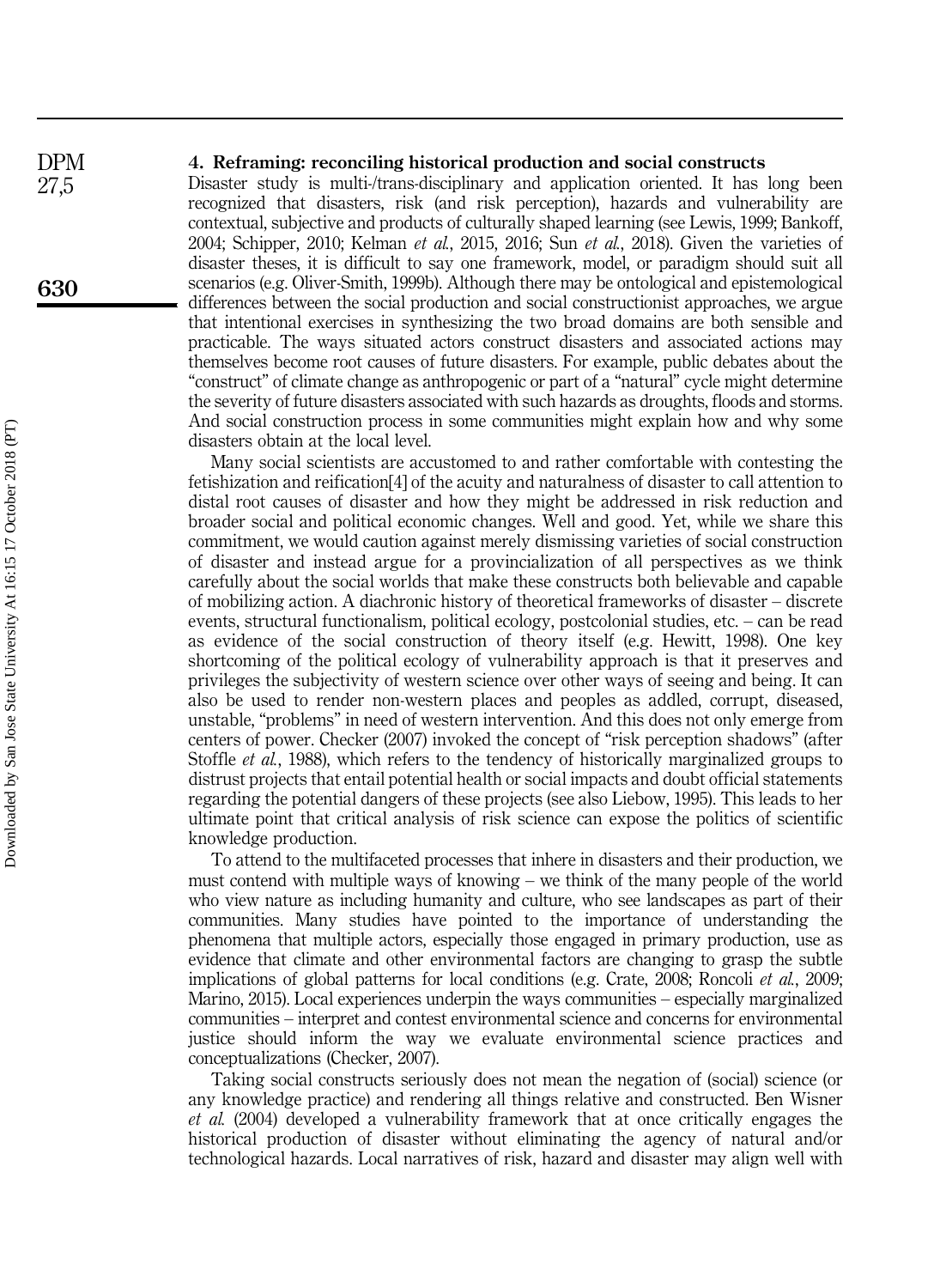and/or complement expert models, but simultaneously be out of step with the (often hyperbolic) crisis rhetoric of outsider activists, media and state and nongovernmental organizations (Marino, 2015, pp. 33-38). Thus, engaging multiple narratives should not be an exercise in ventriloquism – seeking validation in local narratives – but a good-faith engagement with how people speak for themselves and the worlds in which they are embedded.

Our position is that it is both feasible and desirable to provincialize (not negate) the political ecology of vulnerability and to facilitate exercises in reframing with multiple peoples and perspectives. By reframing, we mean "the deliberate process of looking at a situation carefully and from multiple perspectives, choosing to be more mindful about the sense-making process by examining alternative views and explanations" (Bollman and Gallos, 2011, p. 23). In our estimation, this amounts to engaging in exercises to place salient social constructions in conversation with evidence of the social production of disaster, working with framings of disaster that are "experience near" (i.e. close to people's perceptions and encounters; see Geertz, 1974), as opposed to "experience distant." That is, if vulnerability is a radical critique that places the subaltern at the center of analysis, why not invite subaltern analysis itself into conversations? Listen carefully to narratives of power and power as revealed in narrative. Take seriously radically different epistemologies and ontological claims because they surface relational entanglements with humans, environments, and what westerners tend to think of as the supernatural, but which pervade human-environmental relations and thereby exercise agency (e.g. De La Cadena, 2015). Helen Verran (2012, p. 143) has referred to such exercises as "cultivating epistemic disconcertment." It is a project far easier said than done, but we advocate attempts in disaster research, policy, and practice to provincialize our own frameworks and disrupt the parameters of the thinkable.

#### 5. Implications for research and disaster risk reduction

The production and construction of disasters are rather complex phenomena that merit integrated research and radical exercises in reframing. In recent decades, there has been a call for bridging disciplinary isolation in disaster and disaster risk reduction research (Gall et al., 2015). Reconciling historical production and social constructs through a reframing approach may facilitate integrated research and action around disasters and risk reduction. At the very least, it is an opportunity for dialog across difference. Our discussion of social production and construction should help make social science treatments of disaster more accessible to those outside the social sciences, while also facilitating the increased engagement of social scientists in disaster risk reduction efforts and, most importantly, inviting disaster-affected people into processes of mutual learning and discovery in the prevention of, response to, and recovery from disasters.

Social production and social constructionism are not topics of mere academic interest, but also for the critical engagement of policy makers and practitioners. First, claims-making and institutional actors can frame disaster definitions and action priorities; public disaster awareness and behavior is produced by political and media discourse. Second, as Bankoff (2004, p. 92) has stated, "behaviors that appear inappropriate or illogical to external agency or relief workers may be entirely consistent and rational actions when understood in the context of the operating schema of the individuals experiencing such phenomena." Limited knowledge about how disasters are constructed in a particular community may be responsible for the failure of disaster risk reduction programs. Relief workers and disaster risk reduction practitioners from outside disaster-stricken communities can benefit from exploring the power relations preceding the social disaster construction. And finally, research on how disasters are socially produced can contribute to policy-makers' and practitioners' capacity to manage and reduce disaster risk.

Disasters and disaster social constructs

631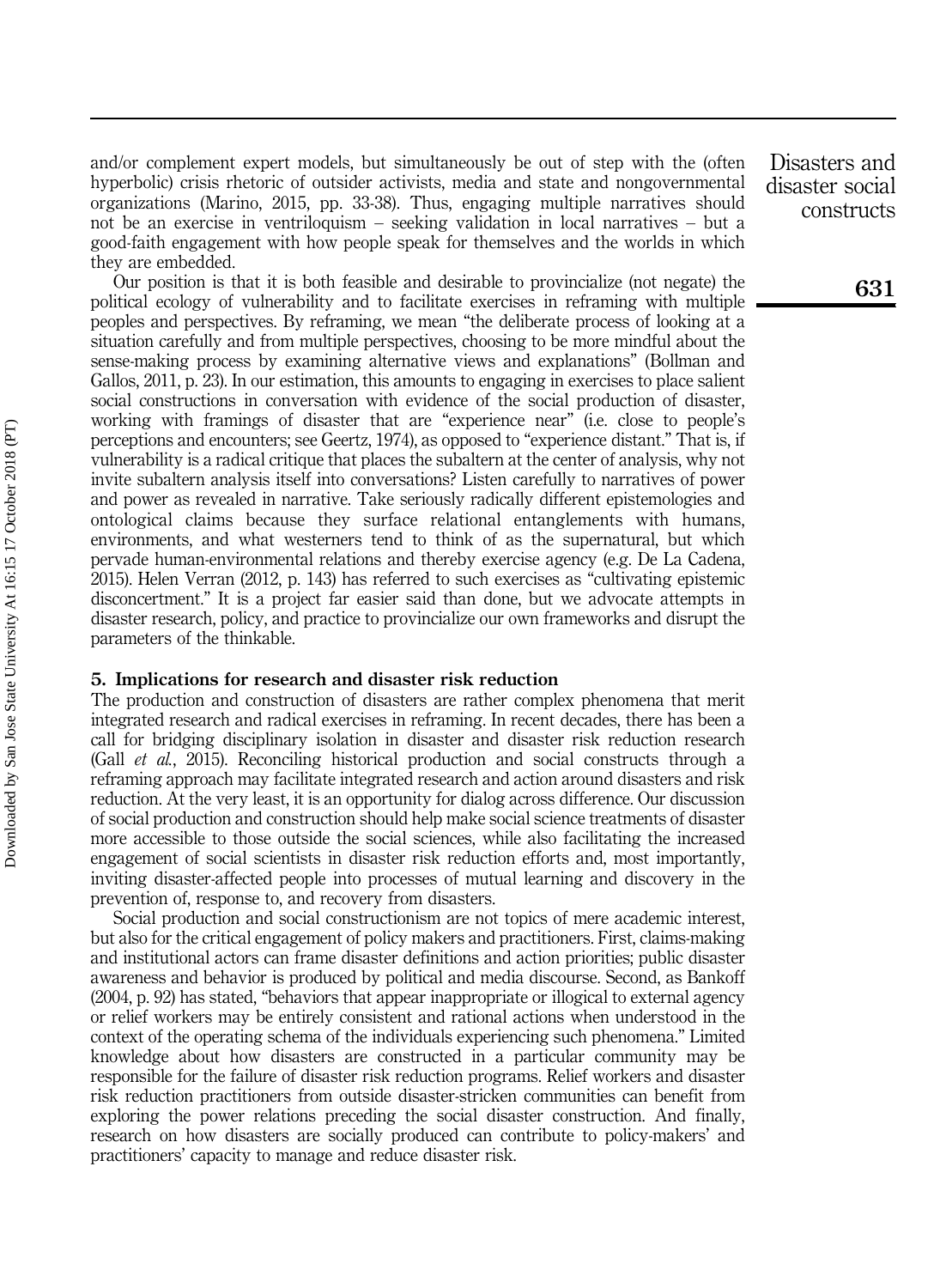#### Notes DPM

632

27,5

- 1. This proposition has its roots in many philosophical traditions but is most often traced back to Immanuel Kant (concepts structure, order and facilitate experience), Karl Marx (consciousness is a product of social existence) and George Herbert Mead (identity is constructed through relationships). Michel Foucault (1995, p. 31) based much of his constructionist approach to studying histories "of the present" on the genealogical methods of Friedrich Nietzsche.
- 2. [www.citylab.com/environment/2017/08/this-storm-has-it-all/538053/?utm\\_source](www.citylab.com/environment/2017/08/this-storm-has-it-all/538053/?utm_source=fbia)=fbia
- 3. Quoted with written permission of the author.
- 4. By fetishization and reification we mean processes by which people come to perceive relational processes such as disasters as natural events, as "things" independent of history and society.

#### **References**

- Bankoff, G. (2001), "Rendering the world unsafe: 'vulnerability' as western discourse", [Disasters](https://www.emeraldinsight.com/action/showLinks?doi=10.1108%2FDPM-05-2018-0135&crossref=10.1111%2F1467-7717.00159&isi=000167237000002&citationId=p_1), Vol. 25 No. 1, pp. 19-35.
- Bankoff, G. (2004), "In the eye of the storm: the social construction of the forces of nature and the climatic and seismic construction of god in the Philippines", *[Journal of Southeast Asian Studies](https://www.emeraldinsight.com/action/showLinks?doi=10.1108%2FDPM-05-2018-0135&crossref=10.1017%2FS0022463404000050&citationId=p_2)*, Vol. 35 No. 1, pp. 91-111.
- Bankoff, G. and Borrinaga, G.E. (2016), "Whethering the storm: the twin natures of typhoons Haiyan and Yolanda", in Button, G.V. and Schuller, M. (Eds), Contextualizing Disaster, Berghan, New York, NY, pp. 44-65.
- Barrios, R. (2017), [Governing Affect: Neoliberalism and Disaster Reconstruction](https://www.emeraldinsight.com/action/showLinks?doi=10.1108%2FDPM-05-2018-0135&crossref=10.2307%2Fj.ctt1mtz7p9&citationId=p_4), University of Nebraska Press, Lincoln.
- Benadusi, M. (2015), "Evocare il Disastro: Regimi de Veritá de Falsificazione a Ridosso del Maremoto (Sri Lanka 2005-2013)", Etnografia e Ricerca Qualitativa, Vol. 2015 No. 2, pp. 235-238.
- Blaikie, P., Cannon, T., Davis, I. and Wisner, B. (1994), At risk: Natural Hazards, People's Vulnerability and Disasters, Routledge, New York, NY.
- Boholm, A. (2015), *[Anthropology and Risk](https://www.emeraldinsight.com/action/showLinks?doi=10.1108%2FDPM-05-2018-0135&crossref=10.4324%2F9781315797793&citationId=p_7)*, Routledge, New York, NY.
- Bollman, L.G. and Gallos, J.V. (2011), Reframing Academic Leadership, Wiley and Sons, San Francisco, CA.
- Burton, I., Kates, R.W. and White, G.F. (1968), The Human Ecology of Extreme Geophysical Events, FMHI Publications, Tampa, p. 78, available at: [http://scholarcommons.usf.edu/fmhi\\_pub/78](http://scholarcommons.usf.edu/fmhi_pub/78)
- Cannon, T., Krüger, F., Bankoff, G., Schipper, E.L.F. and Bamforth., T. (2014), "Putting culture at the centre of risk reduction", in Cannon, T., Schipper, E.L.F., Bankoff, G. and Krüger, F. (Eds), Geneva, World Disasters Report 2014: Focus on Culture and Risk, International Federation of Red Cross and Red Crescent Societies, Geneva, pp. 12-35.
- Checker, M. (2007), " 'But I know it's true': environmental risk assessment, justice, and anthropology", [Human Organization](https://www.emeraldinsight.com/action/showLinks?doi=10.1108%2FDPM-05-2018-0135&crossref=10.17730%2Fhumo.66.2.1582262175731728&isi=000247264700003&citationId=p_11), Vol. 66 No. 2, pp. 112-124.
- Crate, S.A. (2008), "Gone the bull of winter? Grappling with the cultural implications of and anthropology's role(s) in global climate change", *[Current Anthropology](https://www.emeraldinsight.com/action/showLinks?doi=10.1108%2FDPM-05-2018-0135&isi=000259970800006&citationId=p_12)*, Vol. 49 No. 4, pp. 569-595.
- De La Cadena, M. (2015), *[Earth Beings: Ecologies of Practice across Andean Worlds](https://www.emeraldinsight.com/action/showLinks?doi=10.1108%2FDPM-05-2018-0135&crossref=10.1215%2F9780822375265&citationId=p_13)*, Duke University Press, Durham.
- Douglas, M. and Wildavsky, A. (1982), Risk and Culture: An Essay on the Selection of Technological and Environmental Dangers, University of California Press, Berkeley.
- Elvin, M. (1998), "Who was responsible for the weather? Moral meteorology in late imperial China", [Osiris](https://www.emeraldinsight.com/action/showLinks?doi=10.1108%2FDPM-05-2018-0135&crossref=10.1086%2F649286&citationId=p_15), Vol. 13 No. 1, pp. 213-237.
- Faas, A.J. (2016), "Disaster vulnerability in anthropological perspective", *[The Annals of Anthropological](https://www.emeraldinsight.com/action/showLinks?doi=10.1108%2FDPM-05-2018-0135&crossref=10.1111%2Fnapa.12084&isi=000389049300002&citationId=p_16) [Practice](https://www.emeraldinsight.com/action/showLinks?doi=10.1108%2FDPM-05-2018-0135&crossref=10.1111%2Fnapa.12084&isi=000389049300002&citationId=p_16)*, Vol. 40 No. 1, pp. 9-22.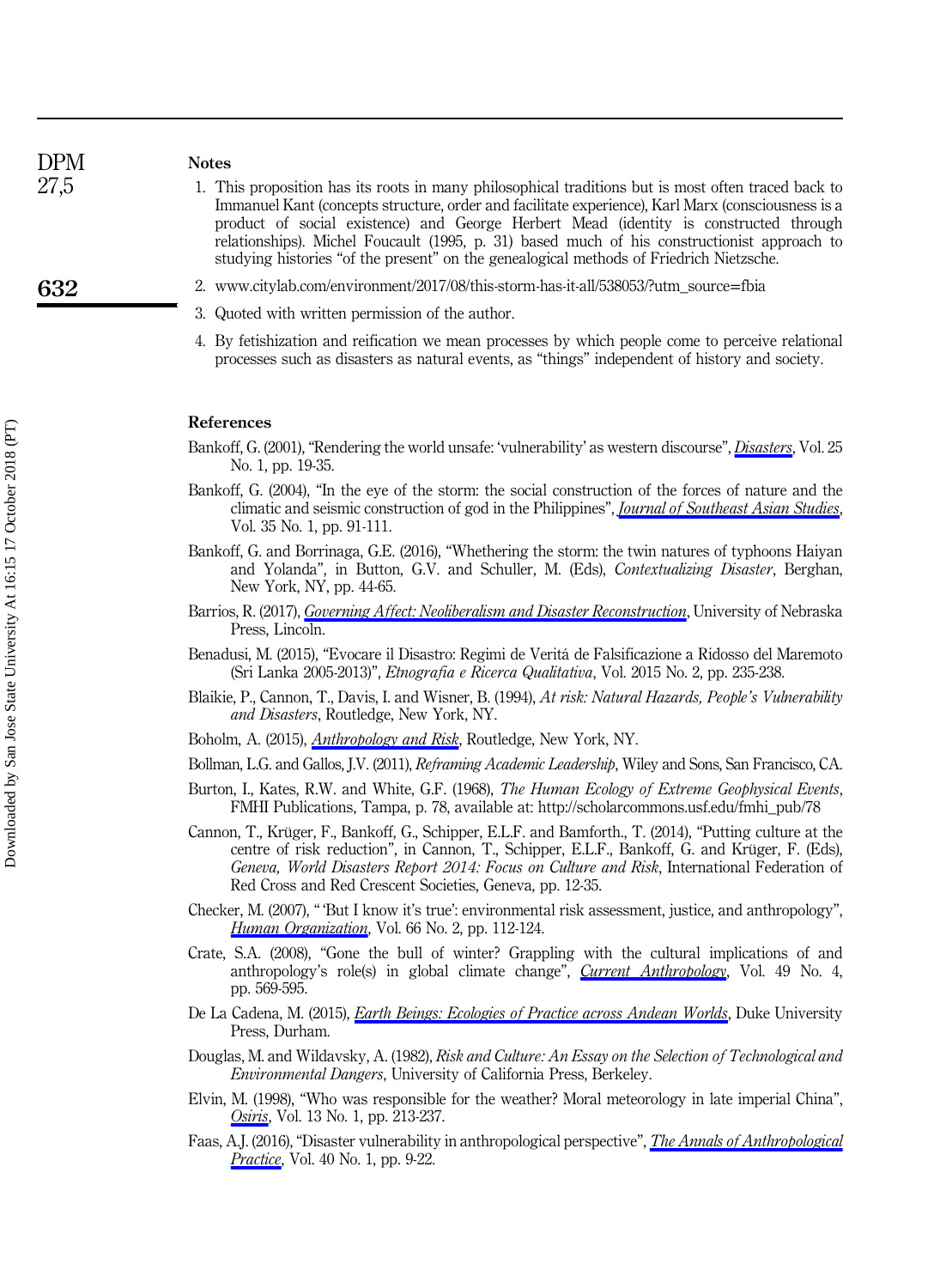- Faas, A.J. (2018), "Petit capitalisms in disaster, or the limits of neoliberal imagination: displacement, recovery, and opportunism in highland Ecuador", [Economic Anthropology](https://www.emeraldinsight.com/action/showLinks?doi=10.1108%2FDPM-05-2018-0135&crossref=10.1002%2Fsea2.12100&isi=000431135600004&citationId=p_17), Vol. 5 No. 1, pp. 32-44. Disasters and disaster social constructs
- Faas, A.J. and Barrios, R. (2015), "Applied anthropology of risk, hazards, and disasters", *[Human](https://www.emeraldinsight.com/action/showLinks?doi=10.1108%2FDPM-05-2018-0135&crossref=10.17730%2F0018-7259-74.4.287&isi=000367873800001&citationId=p_18)* [Organization](https://www.emeraldinsight.com/action/showLinks?doi=10.1108%2FDPM-05-2018-0135&crossref=10.17730%2F0018-7259-74.4.287&isi=000367873800001&citationId=p_18), Vol. 74 No. 4, pp. 287-295.
- Foucault, M. (1995/1977), Discipline and Punish: The Birth of the Prison, Alan Sheridan, Transl, Vintage Books, New York, NY.
- Fritz, C. (1961), "Disasters", in Merton, R. and Nisbet, R. (Eds), Contemporary Social Problems, Harcourt, New York, NY, pp. 651-694.
- Gall, M., Nguyen, K.H. and Cutter, S.L. (2015), "Integrated research on disaster risk: is it really integrated?", [International Journal of Disaster Risk Reduction](https://www.emeraldinsight.com/action/showLinks?doi=10.1108%2FDPM-05-2018-0135&crossref=10.1016%2Fj.ijdrr.2015.01.010&isi=000357735000023&citationId=p_21), Vol. 12, pp. 255-267.
- Gamburd, M.R. (2013), The Golden Wave: Culture and Politics after Sri Lanka's Tsunami Disaster, Indiana University Press, Bloomington.
- Garcia Acosta, V. (Ed.) (1996), Historia y Desastres en América Latina, Vol. I, LA RED/CIESAS, México.
- Geertz, C. (1974), " From the native's point of view': on the nature of anthropological understanding", [Bulletin of the American Academy of Arts and Sciences](https://www.emeraldinsight.com/action/showLinks?doi=10.1108%2FDPM-05-2018-0135&crossref=10.2307%2F3822971&citationId=p_24), Vol. 28 No. 1, pp. 26-45.
- Gerulis-Darcy, M.L. (2008), Vulnerability and the Social-Production of Disaster: Hurricane Mitch in Posoltega, Northeastern University, Nicaragua.
- Gunewardena, N. and Schuller, M. (Eds) (2008), Capitalizing on Catastrophe: Neoliberal Strategies in Disaster Reconstruction, Altamira, Plymouth.
- Hagman, G. (1984), Prevention Better than Cure: Report on Human and Environmental Disasters in the Third World, Swedish Red Cross, Stockholm.
- Hewitt, K. (1998), "Excluded perspectives in the social construction of disaster", International Journal of Mass Emergencies & Disasters, Vol. 13 No. 3, pp. 317-339.
- Hsu, M., Howitt, R. and Miller, F. (2015), "Procedural vulnerability and institutional capacity deficits in post-disaster recovery and reconstruction: insights from wutai rukai experiences of typhoon morakot", *[Human Organization](https://www.emeraldinsight.com/action/showLinks?doi=10.1108%2FDPM-05-2018-0135&crossref=10.17730%2F0018-7259-74.4.308&isi=000367873800003&citationId=p_29)*, Vol. 74 No. 4, pp. 308-318.
- Kelman, I., Gaillard, J.C. and Mercer, J. (2015), "Climate change's role in disaster risk reduction's future: beyond vulnerability and resilience", *[International Journal of Disaster Risk Science](https://www.emeraldinsight.com/action/showLinks?doi=10.1108%2FDPM-05-2018-0135&crossref=10.1007%2Fs13753-015-0038-5&isi=000353358600003&citationId=p_30)*, Vol. 6 No. 1, pp. 21-27.
- Kelman, I., Gaillard, J.C., Lewis, J. and Mercer, J. (2016), "Learning from the history of disaster vulnerability and resilience research and practice for climate change", [Natural Hazards](https://www.emeraldinsight.com/action/showLinks?doi=10.1108%2FDPM-05-2018-0135&crossref=10.1007%2Fs11069-016-2294-0&citationId=p_31), Vol. 82 No. 1, pp. 129-143.
- Lewis, J. (1999), *[Development in Disaster-Prone Places: Studies of Vulnerability](https://www.emeraldinsight.com/action/showLinks?doi=10.1108%2FDPM-05-2018-0135&crossref=10.3362%2F9781780442013&citationId=p_32)*, Intermediate Technology Publications, London.
- Liebow, E. (1995), "Inside the decision-making process: ethnography and environmental risk management", *[NAPA Bulletin](https://www.emeraldinsight.com/action/showLinks?doi=10.1108%2FDPM-05-2018-0135&crossref=10.1525%2Fnapa.1995.16.1.22&citationId=p_33)*, Vol. 16 No. 1, pp. 22-35.
- Marchezini, V. (2015), "The biopolitics of disaster: power, discourses, and practices", *[Human](https://www.emeraldinsight.com/action/showLinks?doi=10.1108%2FDPM-05-2018-0135&crossref=10.17730%2F0018-7259-74.4.362&isi=000367873800008&citationId=p_34)* [Organization](https://www.emeraldinsight.com/action/showLinks?doi=10.1108%2FDPM-05-2018-0135&crossref=10.17730%2F0018-7259-74.4.362&isi=000367873800008&citationId=p_34), Vol. 74 No. 4, pp. 362-371.
- Marino, E. (2015), Fierce Climate, Sacred Ground: An Ethnography of Climate Change in Shishmaref, Alaska, University of Alaska Press, Fairbanks.
- Maskrey, A. (Ed.) (1993), *Los Desastres No Son Naturales*, La RED and Intermediate Technology Development Group, Bogotá.
- O'Keefe, P., Westgate, K. and Wisner, B. (1976), "Taking the naturalness out of natural disasters", [Nature](https://www.emeraldinsight.com/action/showLinks?doi=10.1108%2FDPM-05-2018-0135&crossref=10.1038%2F260566a0&isi=A1976BM86700002&citationId=p_37), Vol. 260 No. 5552, pp. 566-567.
- Oliver-Smith, A. (1999a), "Peru's five-hundred-year earthquake: vulnerability in historical context", in Oliver-Smith, A. and Hoffman, S.M. (Eds), The Angry Earth: Disaster in Anthropological Perspective, Routledge, New York, NY, pp. 74-88.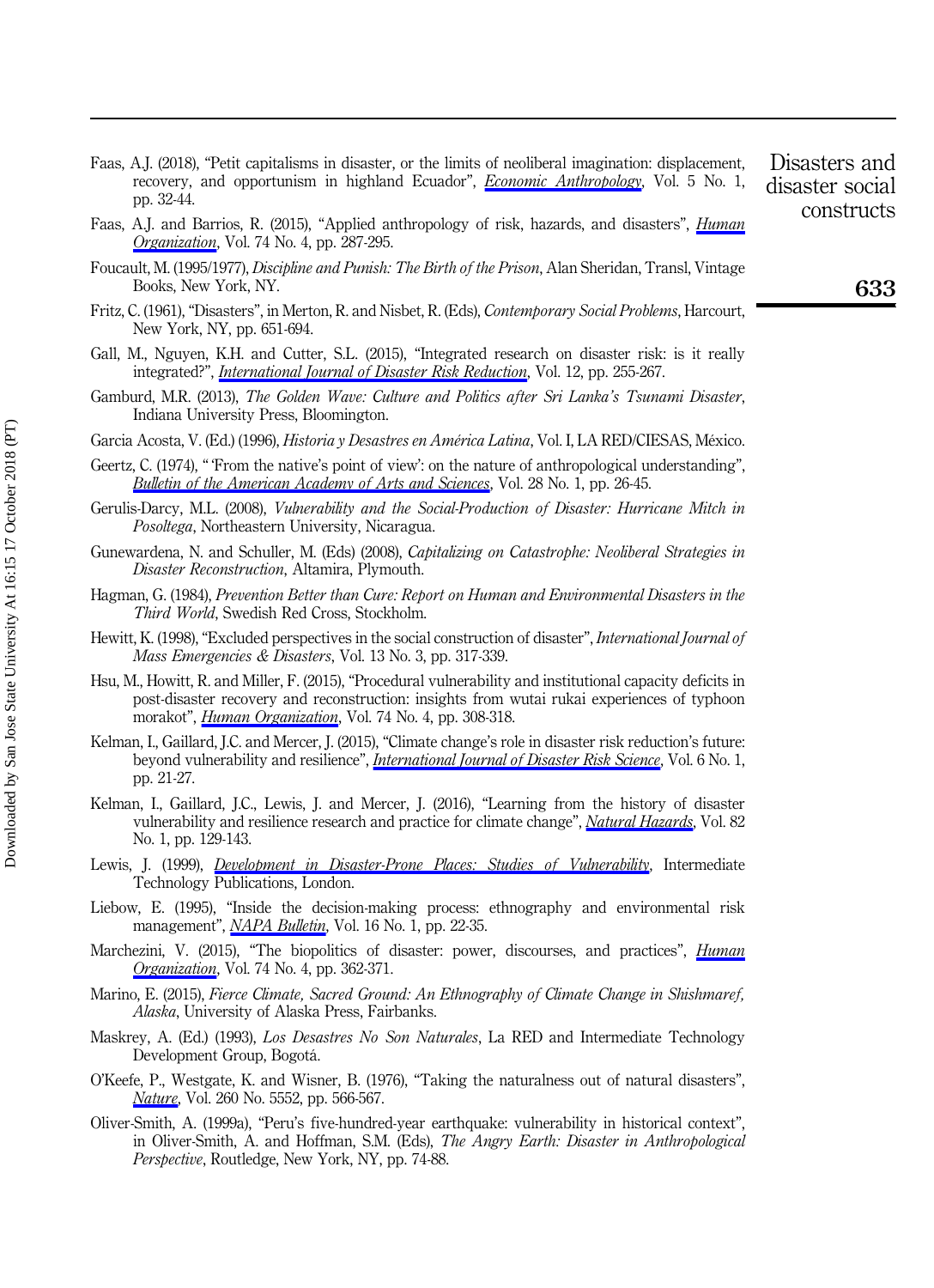| <b>DPM</b><br>27,5 | Oliver-Smith, A. (1999b), "What is a disaster?': anthropological perspectives on a persistent question",<br>in Oliver-Smith, A. and Hoffman, S.M. (Eds), The Angry Earth: Disaster in Anthropological<br>Perspective, Routledge, New York, NY, pp. 18-34.                                                                                     |
|--------------------|-----------------------------------------------------------------------------------------------------------------------------------------------------------------------------------------------------------------------------------------------------------------------------------------------------------------------------------------------|
|                    | Oliver-Smith, A., Alcántara-Ayala, I., Burton, I. and Lavell, A. (2017), "The social construction of<br>disaster risk: seeking root causes", <i>International Journal of Disaster Risk Reduction</i> , Vol. 22,<br>pp. 469-474.                                                                                                               |
| 634                | Olson, R. (2018), "Speaking truth to power: please don't call them natural disasters", Research Counts,<br>Natural Hazards Center, available at: https://hazards.colorado.edu/news/research-counts/<br>speaking-truth-to-power-please-don-t-call-them-natural-disasters (accessed July 4, 2018).                                              |
|                    | Perry, R.W. (2006), "What is a disaster?", in Rodríguez, H., Quarantelli, E.L. and Dynes, R.R. (Eds),<br><i>Handbook of Disaster Research, Springer, New York, NY, pp. 200-216.</i>                                                                                                                                                           |
|                    | Rodríguez, H. and Barnshaw, J. (2006), "The social construction of disasters: from heat waves to<br>worst-case scenarios", Contemporary Sociology, Vol. 35 No. 3, pp. 218-223.                                                                                                                                                                |
|                    | Rodríguez, H. and Dynes, R. (2006), "Finding and framing Katrina: the social construction of<br>disaster", available at: http://understandingkatrina.ssrc.org/Dynes_Rodriguez/ (accessed<br>December 12, 2017).                                                                                                                               |
|                    | Roncoli, C., Crane, T. and Orlove, B. (2009), "Fielding climate change in cultural anthropology", in Crate, S.A.<br>and Nuttall, M. (Eds), Anthropology and Climate Change: From Encounters to Actions, Left Coast<br>Press, Walnut Creek, CA, pp. 87-115.                                                                                    |
|                    | Schipper, E.L.F. (2010), "Religion as an integral part of determining and reducing climate change and<br>disaster risk: an agenda for research", in Voss, M. (Ed.), <i>Climate Change: The Social Science</i><br><i>Perspective</i> , VS-Verlag, Wiesbaden, pp. 377-393.                                                                      |
|                    | Schuller, M. (2016), "The tremors felt round the world': haiti's earthquake as global imagined<br>community", in Button, G.V. and Schuller, M. (Eds), Contextualizing Disaster, Berghan,<br>New York, NY, pp. 66-88.                                                                                                                          |
|                    | Singh, S.R. (2015), "Structural understanding of social production of disasters: perspectives from<br>anthropology", Asian Journal of Research in Social Sciences and Humanities, Vol. 5 No. 9,<br>pp. 41-58.                                                                                                                                 |
|                    | Stoffle, R.W., Harshbarger, C.L., Jensen, F.V., Evans, M.J. and Drury, P. (1988), "Risk perception<br>shadows: the superconducting super collider in Michigan", <i>Practicing Anthropology</i> , Vol. 10<br>Nos 3-4, pp. 6-7.                                                                                                                 |
|                    | Sun, L., Deng, Y. and Qi, W. (2018), "Two impact pathways from religious belief to public disaster<br>response: findings from a literature review", <i>International Journal of Disaster Risk Reduction</i> ,<br>Vol. 27, pp. 588-595.                                                                                                        |
|                    | The Independent (2017), "Gay people to blame for hurricane harvey, say evangelical christian leaders",<br>Lucy Pasha-Robinson, September 6, 2018, available at: www.independent.co.uk/news/world/<br>americas/gay-people-hurricane-harvey-blame-christian-leaders-texas-flooding-homosexuals-<br>lgbt-a7933026.html (accessed June 19, 2018). |
|                    | Tierney, K.J. (1989), "Improving theory and research on hazard mitigation: political economy and<br>organizational perspectives", International Journal of Mass Emergencies and Disasters, Vol. 7<br>No. 3, pp. 367-396.                                                                                                                      |
|                    | Tierney, K.J. (2007), "From the margins to the mainstream? Disaster research at the crossroads",<br><b>Annual Review of Sociology, Vol. 33 No. 1, pp. 503-525.</b>                                                                                                                                                                            |

Downloaded by San Jose State University At 16:15 17 October 2018 (PT) Downloaded by San Jose State University At 16:15 17 October 2018 (PT)

Tierney, K.J. (2014), The Social Roots of Risk, Stanford University Press, Palo Alto, CA.

- Veland, S., Howitt, R., Dominey-Howes, D., Thomalla, F. and Houston, D. (2013), "Procedural vulnerability: understanding environmental change in a remote indigenous community", [Global](https://www.emeraldinsight.com/action/showLinks?doi=10.1108%2FDPM-05-2018-0135&crossref=10.1016%2Fj.gloenvcha.2012.10.009&isi=000315617200028&citationId=p_55) [Environmental Change](https://www.emeraldinsight.com/action/showLinks?doi=10.1108%2FDPM-05-2018-0135&crossref=10.1016%2Fj.gloenvcha.2012.10.009&isi=000315617200028&citationId=p_55), Vol. 23 No. 1, pp. 314-326.
- Verran, H. (2012), "Engagements between disparate knowledge traditions: toward doing difference generatively and in good faith", in Green, L. (Ed.), Contested Ecologies: Dialogs in the South on Nature and Knowledge, HSRC Press, Cape Town, pp. 141-161.